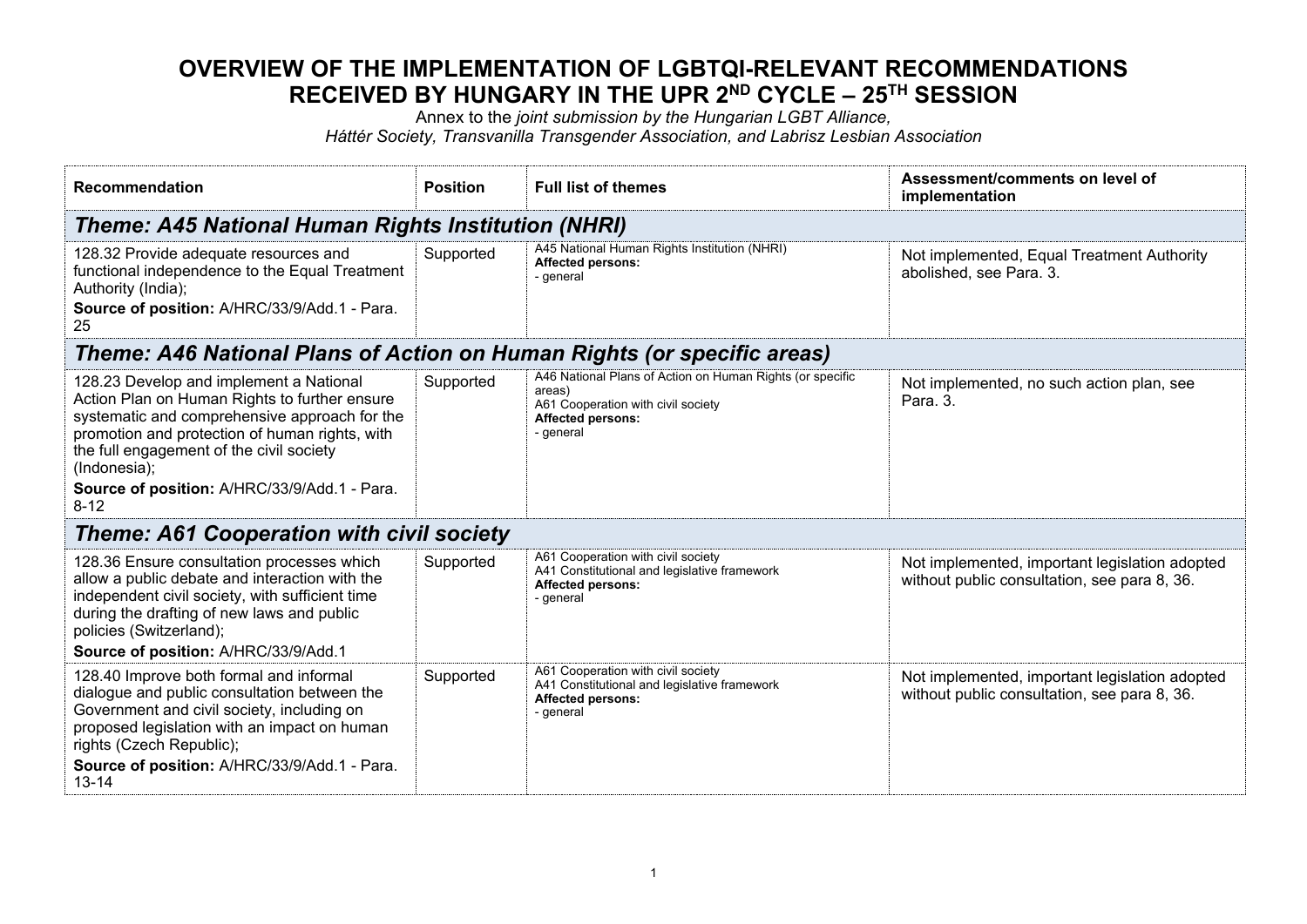| <b>Recommendation</b>                                                                                                                                                                                                                                                           | <b>Position</b> | <b>Full list of themes</b>                                                                                                                                                                  | Assessment/comments on level of<br>implementation                                                                               |
|---------------------------------------------------------------------------------------------------------------------------------------------------------------------------------------------------------------------------------------------------------------------------------|-----------------|---------------------------------------------------------------------------------------------------------------------------------------------------------------------------------------------|---------------------------------------------------------------------------------------------------------------------------------|
| 128.38 Refrain from targeting or restricting the<br>activities of civil society organizations based on<br>their political affiliation or their receipt of foreign<br>funding (Australia);<br>Source of position: A/HRC/33/9/Add.1 - Para.<br>$13 - 14$                          | Supported       | A61 Cooperation with civil society<br>H1 Human rights defenders<br><b>Affected persons:</b><br>- human rights defenders                                                                     | Not implemented, smear campaign against<br>LGBTQI NGOs, stigmatizing law on foreign<br>funding still in place, see Para. 24-25, |
| <b>Theme: A62 Statistics and indicators</b>                                                                                                                                                                                                                                     |                 |                                                                                                                                                                                             |                                                                                                                                 |
| 128.30 Consider developing Human Rights<br>Indicators as suggested by OHCHR as an<br>instrument that allows for a more precise and<br>coherent evaluation of national human rights<br>policies (Portugal);                                                                      | Supported       | A62 Statistics and indicators<br><b>Affected persons:</b><br>- general                                                                                                                      | Not implemented, no indicator framework<br>developed, see Para. 3.                                                              |
| Source of position: A/HRC/33/9/Add.1 - Para.<br>$8 - 12$                                                                                                                                                                                                                        |                 |                                                                                                                                                                                             |                                                                                                                                 |
| <b>Theme: B31 Equality &amp; non-discrimination</b>                                                                                                                                                                                                                             |                 |                                                                                                                                                                                             |                                                                                                                                 |
| 128.52 Enact comprehensive legislation that<br>fully guarantees the application of the principle<br>of non-discrimination and to ensure the full<br>enjoyment of all human rights by every member<br>of society (South Africa);<br>Source of position: A/HRC/33/9/Add.1 - Para. | Supported       | B31 Equality & non-discrimination<br>A41 Constitutional and legislative framework<br><b>Affected persons:</b><br>- general                                                                  | Not implemented, no improvement to existing<br>legislation, see Para. 5-9.                                                      |
| 25                                                                                                                                                                                                                                                                              |                 |                                                                                                                                                                                             |                                                                                                                                 |
| 128.39 Adopt measures to comply with<br>provisions of the new Constitution including on<br>combating discrimination and ensuring equal<br>participation in political and public affairs by all<br>citizens (Botswana);                                                          | Supported       | B31 Equality & non-discrimination<br>A41 Constitutional and legislative framework<br>D7 Right to participation in public affairs and right to vote<br><b>Affected persons:</b><br>- general | Not implemented, no measures adopted<br>regarding LGBTQI people, see Para. 5-9.                                                 |
| Source of position: A/HRC/33/9/Add.1 - Para.<br>13-14, 19, 25                                                                                                                                                                                                                   |                 |                                                                                                                                                                                             |                                                                                                                                 |
| 128.48 Continue efforts to sensitize the public to<br>combat discrimination on all grounds online to<br>ensure that all rights are respected (Croatia);<br>Source of position: A/HRC/33/9/Add.1 - Para.<br>29                                                                   | Supported       | B31 Equality & non-discrimination<br>A54 Awareness raising and dissemination<br><b>Affected persons:</b><br>- general                                                                       | Not implemented, no such campaign regarding<br>LGBTQI people, see Para. 9.                                                      |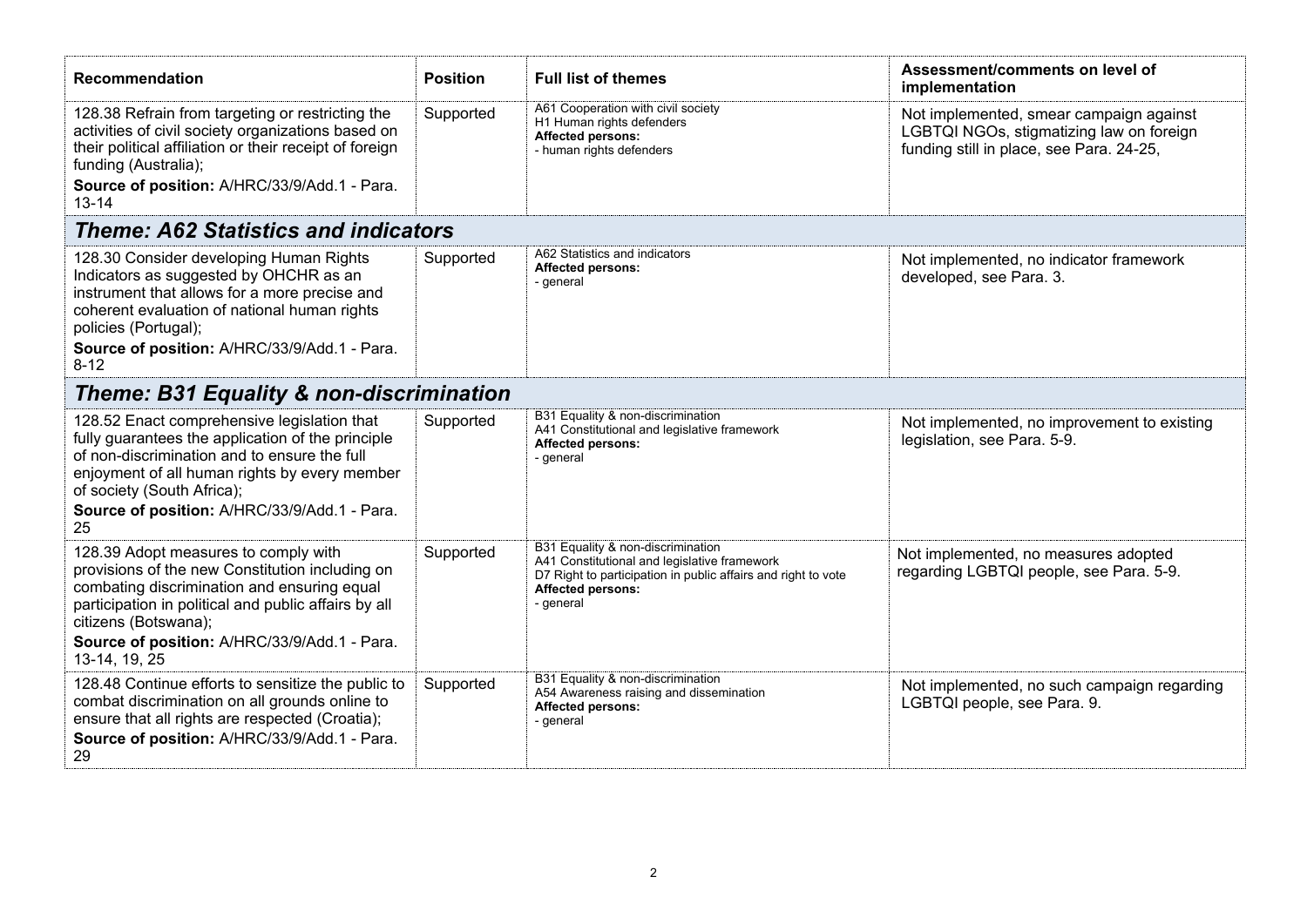| <b>Recommendation</b>                                                                                                                                                                                                                                                                                                                   | <b>Position</b> | <b>Full list of themes</b>                                                                                                                                                                                                                                       | Assessment/comments on level of<br>implementation                                                                                                                          |
|-----------------------------------------------------------------------------------------------------------------------------------------------------------------------------------------------------------------------------------------------------------------------------------------------------------------------------------------|-----------------|------------------------------------------------------------------------------------------------------------------------------------------------------------------------------------------------------------------------------------------------------------------|----------------------------------------------------------------------------------------------------------------------------------------------------------------------------|
| 128.107 Adopt a hate crime investigation<br>protocol and ensure that victims of hate crimes<br>have effective access to the mechanisms of<br>justice and redress (Islamic Republic of Iran);<br>Source of position: A/HRC/33/9/Add.1 - Para.<br>29                                                                                      | Supported       | B31 Equality & non-discrimination<br><b>B32 Racial discrimination</b><br>B51 Right to an effective remedy<br>G1 Members of minorities<br><b>Affected persons:</b><br>- minorities/ racial, ethnic, linguistic, religious or descent-based<br>groups              | Partially implemented, police and prosecution<br>protocol adopted, no access to tailored victim<br>support, see Para. 13.                                                  |
| 128.108 Identify efforts to combat all forms of<br>discrimination and to ensure that hate crimes<br>motivated by racism, xenophobia or other forms<br>of discrimination are effectively investigated and<br>perpetrators are brought to justice (Italy);<br>Source of position: A/HRC/33/9/Add.1 - Para.<br>29                          | Supported       | B31 Equality & non-discrimination<br><b>B32 Racial discrimination</b><br>B51 Right to an effective remedy<br>G1 Members of minorities<br><b>Affected persons:</b><br>- general<br>- minorities/ racial, ethnic, linguistic, religious or descent-based<br>groups | Partially implemented, some improvements in<br>data collection and adoption of police and<br>prosecution protocol, see Para. 5-13.                                         |
| 128.72 Step up the efforts to combat all forms of<br>discrimination and favour equality of<br>opportunities and treatment, with special care<br>and attention to those who are in a more<br>vulnerable situation, such as persons belonging<br>to the Roma community (Argentina);<br>Source of position: A/HRC/33/9/Add.1 - Para.<br>26 | Supported       | B31 Equality & non-discrimination<br><b>B32 Racial discrimination</b><br>G1 Members of minorities<br><b>Affected persons:</b><br>- general<br>- vulnerable persons/groups<br>- minorities/ racial, ethnic, linguistic, religious or descent-based<br>groups      | Not implemented, no measures adopted<br>regarding LGBTQI people, see Para. 5-9.                                                                                            |
| 128.78 Protect persons who are marginalized<br>and most vulnerable from intolerance,<br>xenophobia, and other forms of discrimination<br>(Canada);<br>Source of position: A/HRC/33/9/Add.1 - Para.<br>29                                                                                                                                | Supported       | B31 Equality & non-discrimination<br><b>B32 Racial discrimination</b><br>G1 Members of minorities<br><b>Affected persons:</b><br>- vulnerable persons/groups<br>- minorities/ racial, ethnic, linguistic, religious or descent-based<br>groups                   | Not implemented, no measures adopted<br>regarding LGBTQI people, see Para. 5-9.                                                                                            |
| 128.111 Further strengthen measures to combat<br>hate speech and hate crime (Norway);<br>Source of position: A/HRC/33/9/Add.1 - Para.<br>29                                                                                                                                                                                             | Supported       | B31 Equality & non-discrimination<br><b>B32 Racial discrimination</b><br>G1 Members of minorities<br><b>Affected persons:</b><br>- minorities/ racial, ethnic, linguistic, religious or descent-based<br>groups                                                  | Not implemented, bias motivation often<br>disregarded, no constitutional / civil law<br>protection against homophobic and transphobic<br>hate speech, see Para. 5, 12, 22. |
| 128.112 Strengthen measures to avoid hate<br>speeches of all kinds in political messages and<br>in the media (Peru);<br>Source of position: A/HRC/33/9/Add.1 - Para.<br>29                                                                                                                                                              | Supported       | B31 Equality & non-discrimination<br><b>B32 Racial discrimination</b><br>G1 Members of minorities<br><b>Affected persons:</b><br>- general<br>- media<br>- minorities/ racial, ethnic, linguistic, religious or descent-based<br>groups                          | Not implemented, no constitutional / civil law<br>protection against homophobic and transphobic<br>hate speech, see Para. 5, 22.                                           |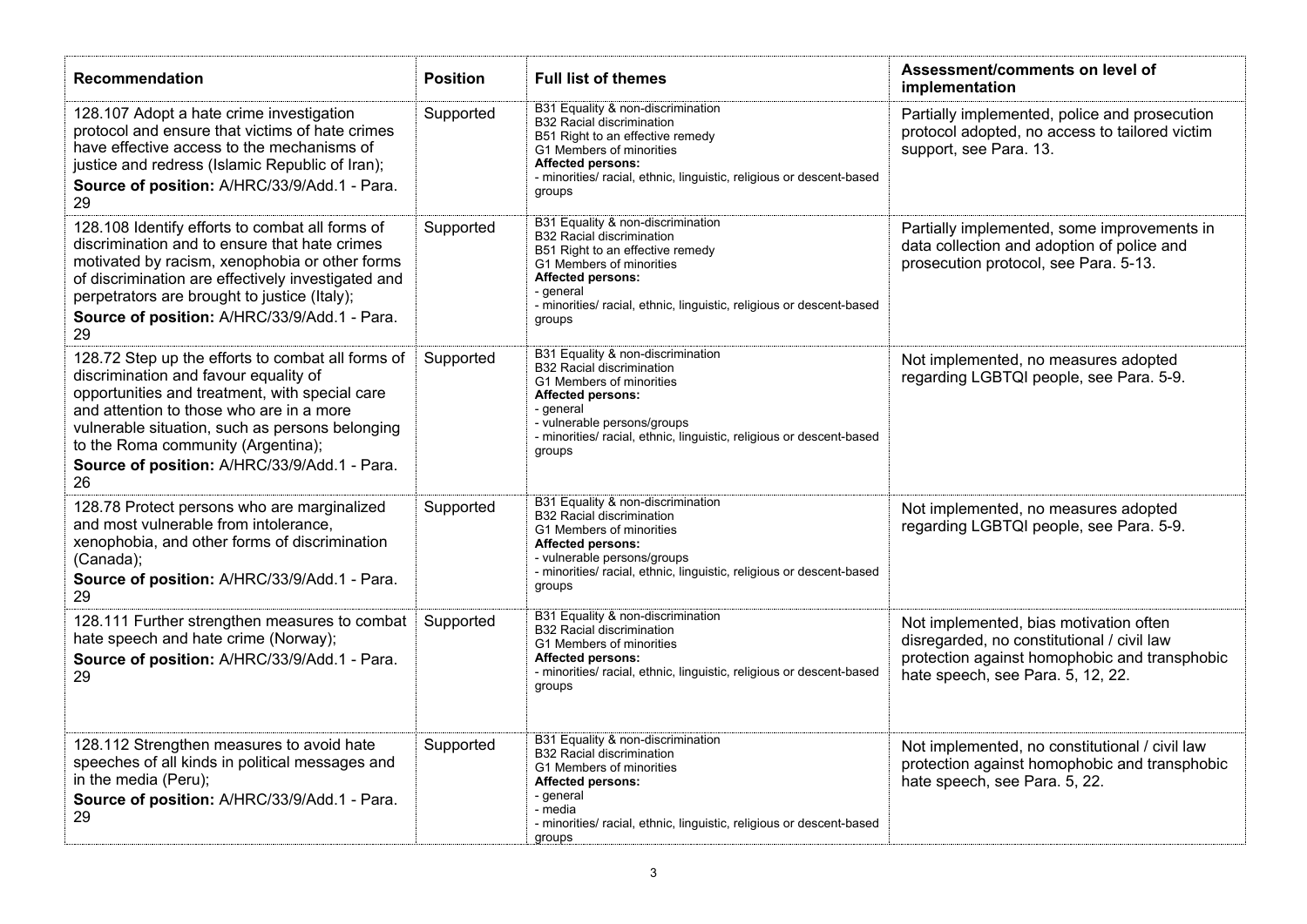| Recommendation                                                                                                                                                                                                                                                                                                                                 | <b>Position</b> | <b>Full list of themes</b>                                                                                                                                                                                                                                                                                                                                                                                           | Assessment/comments on level of<br>implementation                                                                                                                          |
|------------------------------------------------------------------------------------------------------------------------------------------------------------------------------------------------------------------------------------------------------------------------------------------------------------------------------------------------|-----------------|----------------------------------------------------------------------------------------------------------------------------------------------------------------------------------------------------------------------------------------------------------------------------------------------------------------------------------------------------------------------------------------------------------------------|----------------------------------------------------------------------------------------------------------------------------------------------------------------------------|
| 128.49 Continue efforts in following up and<br>monitoring any discrimination based on sex,<br>race or any other form (Ethiopia);<br>Source of position: A/HRC/33/9/Add.1 - Para.<br>25                                                                                                                                                         | Supported       | B31 Equality & non-discrimination<br><b>B32 Racial discrimination</b><br>G1 Members of minorities<br>F12 Discrimination against women<br><b>Affected persons:</b><br>- general<br>- women<br>- minorities/ racial, ethnic, linguistic, religious or descent-based<br>groups                                                                                                                                          | Not implemented, no measures adopted<br>regarding LGBTQI people, see Para. 5-9.                                                                                            |
| 128.121 Fight against discrimination based on<br>the origin, gender and sexual orientation, by<br>continuing its efforts in the implementation of the<br>existing instruments (France);<br>Source of position: A/HRC/33/9/Add.1 - Para.<br>24                                                                                                  | Supported       | B31 Equality & non-discrimination<br><b>B32 Racial discrimination</b><br>G1 Members of minorities<br>F12 Discrimination against women<br>G2 Lesbian, gay, bisexual and transgender and intersex<br>persons (LGBTI)<br><b>Affected persons:</b><br>- lesbian, gay, bisexual, transgender and intersex persons<br>(LGBTI)<br>- women<br>- minorities/ racial, ethnic, linguistic, religious or descent-based<br>groups | Not implemented, no measures adopted<br>regarding LGBTQI people, see Para. 5-9.                                                                                            |
| 128.103 Implement effectively its legislation and<br>policies against hate speech and hate crimes<br>with particular focus on the human rights<br>protection of Roma, Jews, lesbian, gay,<br>bisexual, transgender and intersex persons and<br>other vulnerable groups (Czech Republic);<br>Source of position: A/HRC/33/9/Add.1 - Para.<br>29 | Supported       | B31 Equality & non-discrimination<br><b>B32 Racial discrimination</b><br>G1 Members of minorities<br>G2 Lesbian, gay, bisexual and transgender and intersex<br>persons (LGBTI)<br><b>Affected persons:</b><br>- lesbian, gay, bisexual, transgender and intersex persons<br>(LGBTI)<br>- minorities/ racial, ethnic, linguistic, religious or descent-based<br>groups                                                | Not implemented, bias motivation often<br>disregarded, no constitutional / civil law<br>protection against homophobic and transphobic<br>hate speech, see Para. 5, 12, 22. |
| 128.47 Reconsider policies on family, gender<br>equality and non-discrimination (Bahrain);<br>Source of position: A/HRC/33/9/Add.1 - Para.<br>$15 - 16$                                                                                                                                                                                        | Supported       | B31 Equality & non-discrimination<br>D8 Rights related to marriage & family<br>F12 Discrimination against women<br><b>Affected persons:</b><br>- women                                                                                                                                                                                                                                                               | Not implemented, family law provisions<br>discriminating based on sexual orientation in<br>place, see Para. 34-37.                                                         |
| 128.118 Adopt and implement a comprehensive<br>strategy and action plan to tackle discrimination<br>based on sexual orientation and gender identity<br>(Australia);<br>Source of position: A/HRC/33/9/Add.1 - Para.<br>24                                                                                                                      | Supported       | B31 Equality & non-discrimination<br>G2 Lesbian, gay, bisexual and transgender and intersex<br>persons (LGBTI)<br><b>Affected persons:</b><br>- lesbian, gay, bisexual, transgender and intersex persons<br>(LGBTI)                                                                                                                                                                                                  | Not implemented, no such document adopted,<br>see Para. 3, 9.                                                                                                              |
| 128.119 Adopt a strategy and a comprehensive<br>plan of action to counterdiscrimination based on<br>sexual orientation and gender identity (Chile);<br>Source of position: A/HRC/33/9/Add.1 - Para.<br>24                                                                                                                                      | Supported       | B31 Equality & non-discrimination<br>G2 Lesbian, gay, bisexual and transgender and intersex<br>persons (LGBTI)<br><b>Affected persons:</b><br>- lesbian, gay, bisexual, transgender and intersex persons<br>(LGBTI)                                                                                                                                                                                                  | Not implemented, no such document adopted,<br>see Para. 3, 9.                                                                                                              |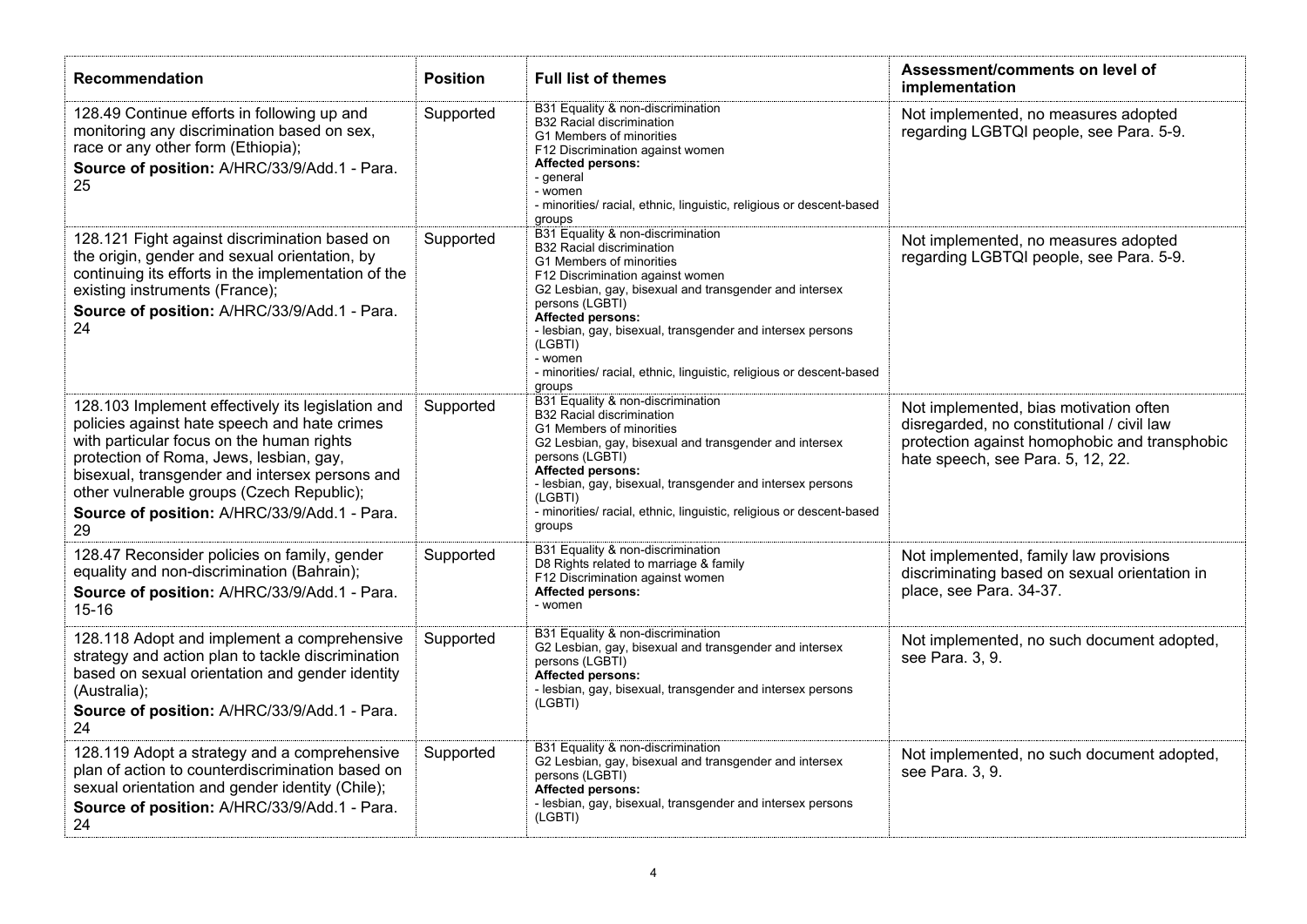| Recommendation                                                                                                                                                                                                                                                                                                                                                                                                  | <b>Position</b> | <b>Full list of themes</b>                                                                                                                                                                                                                                                                                                                                           | Assessment/comments on level of<br>implementation                                                                                                                       |  |
|-----------------------------------------------------------------------------------------------------------------------------------------------------------------------------------------------------------------------------------------------------------------------------------------------------------------------------------------------------------------------------------------------------------------|-----------------|----------------------------------------------------------------------------------------------------------------------------------------------------------------------------------------------------------------------------------------------------------------------------------------------------------------------------------------------------------------------|-------------------------------------------------------------------------------------------------------------------------------------------------------------------------|--|
| 128.120 Take comprehensive measures to<br>counter discrimination on the grounds of sexual<br>orientation and gender identity (Colombia);<br>Source of position: A/HRC/33/9/Add.1 - Para.<br>24                                                                                                                                                                                                                  | Supported       | B31 Equality & non-discrimination<br>G2 Lesbian, gay, bisexual and transgender and intersex<br>persons (LGBTI)<br>Affected persons:<br>- lesbian, gay, bisexual, transgender and intersex persons<br>(LGBTI)                                                                                                                                                         | Not implemented, no such document adopted,<br>see Para. 3, 9.                                                                                                           |  |
| 128.122 Adopt a comprehensive strategy in<br>order to combat discrimination based on sexual<br>orientation and gender identity (Greece);<br>Source of position: A/HRC/33/9/Add.1 - Para.<br>24                                                                                                                                                                                                                  | Supported       | B31 Equality & non-discrimination<br>G2 Lesbian, gay, bisexual and transgender and intersex<br>persons (LGBTI)<br><b>Affected persons:</b><br>- lesbian, gay, bisexual, transgender and intersex persons<br>(LGBTI)                                                                                                                                                  | Not implemented, no such document adopted,<br>see Para. 3, 9.                                                                                                           |  |
| 128.101 Take resolute measures to condemn<br>hate speech, racial discrimination, xenophobia<br>and intolerance against all minority groups,<br>migrants and asylum seekers (Bulgaria);<br>Source of position: A/HRC/33/9/Add.1 - Para.<br>31                                                                                                                                                                    | Supported       | B31 Equality & non-discrimination<br>G4 Migrants<br><b>B32 Racial discrimination</b><br>G1 Members of minorities<br>G5 Refugees & asylum seekers<br><b>Affected persons:</b><br>- refugees & asylum seekers<br>- migrants<br>- minorities/ racial, ethnic, linguistic, religious or descent-based<br>groups                                                          | Not implemented, no constitutional / civil law<br>protection against homophobic and transphobic<br>hate speech, hate speech not condemned, see<br>Para. 5-6, 21-22, 24. |  |
| 128.99 Take action against the worrying<br>increase and public use of hate speech, most<br>often addressed at migrants, asylum seekers<br>but also civil society organizations and<br>vulnerable groups (Austria);<br>Source of position: A/HRC/33/9/Add.1 - Para.<br>29                                                                                                                                        | Supported       | B31 Equality & non-discrimination<br>H1 Human rights defenders<br>G4 Migrants<br><b>B32 Racial discrimination</b><br>G1 Members of minorities<br>G5 Refugees & asylum seekers<br><b>Affected persons:</b><br>- human rights defenders<br>- refugees & asylum seekers<br>- migrants<br>- minorities/ racial, ethnic, linguistic, religious or descent-based<br>groups | Not implemented, no constitutional / civil law<br>protection against homophobic and transphobic<br>hate speech, hate speech not condemned, see<br>Para. 5-6, 21-22, 24. |  |
| <b>Theme: B32 Racial discrimination</b>                                                                                                                                                                                                                                                                                                                                                                         |                 |                                                                                                                                                                                                                                                                                                                                                                      |                                                                                                                                                                         |  |
| 128.77 Take effective measures to ensure the<br>Hungarian National Police and the hate-crimes<br>expert net improve the enforcement of laws<br>against hate crimes, including by allocating<br>sufficient resources; undertaking thorough<br>investigations and prosecution; and by providing<br>training for the front-line law enforcement<br>(Canada);<br>Source of position: A/HRC/33/9/Add.1 - Para.<br>29 | Supported       | <b>B32 Racial discrimination</b><br>B51 Right to an effective remedy<br>G1 Members of minorities<br><b>Affected persons:</b><br>- minorities/ racial, ethnic, linguistic, religious or descent-based<br>groups                                                                                                                                                       | Partially implemented, some trainings have<br>been implemented, see Para. 12-13.                                                                                        |  |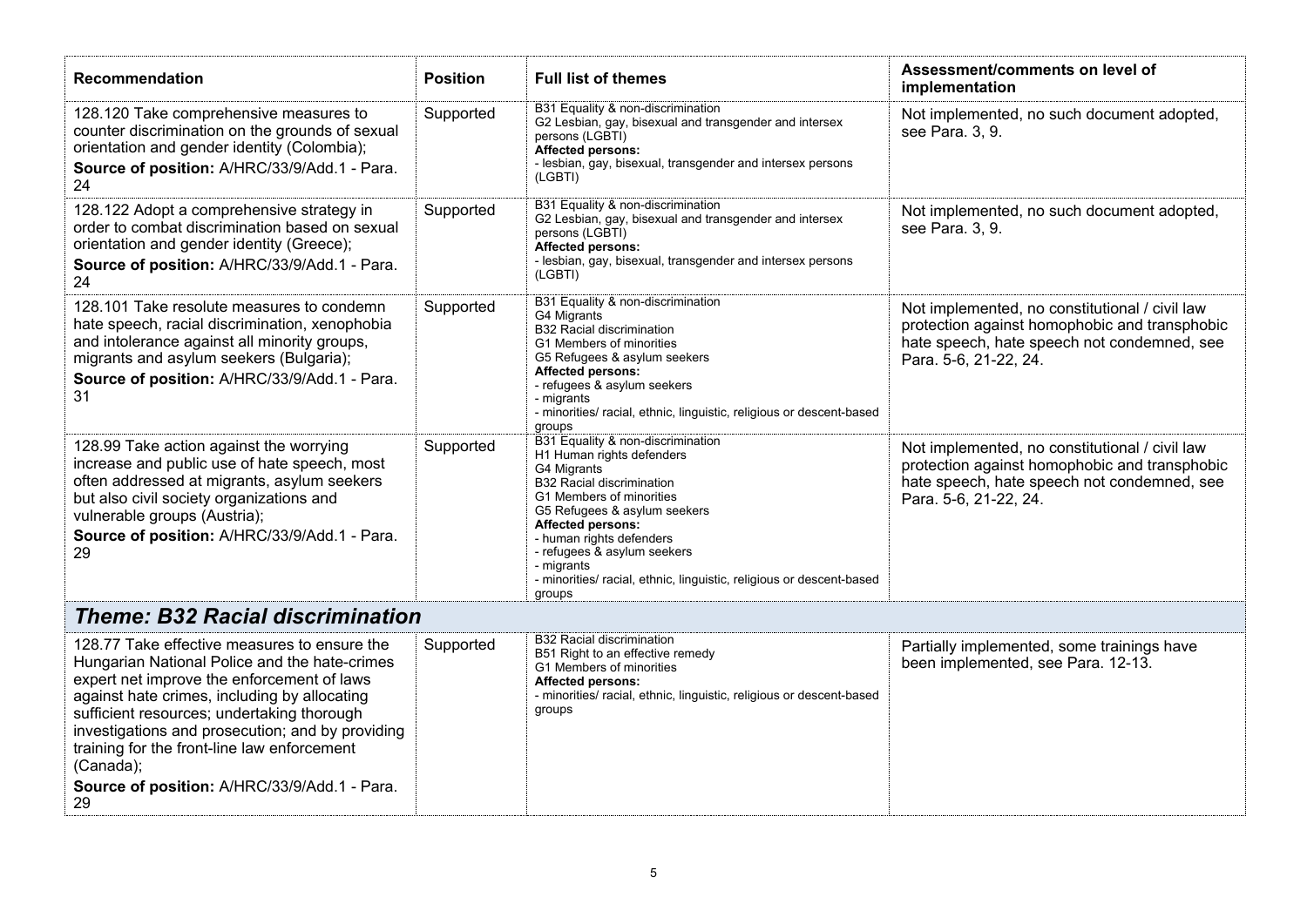| Recommendation                                                                                                                                                                                                                                                                                                       | <b>Position</b> | <b>Full list of themes</b>                                                                                                                                                 | Assessment/comments on level of<br>implementation                                                                                                                       |
|----------------------------------------------------------------------------------------------------------------------------------------------------------------------------------------------------------------------------------------------------------------------------------------------------------------------|-----------------|----------------------------------------------------------------------------------------------------------------------------------------------------------------------------|-------------------------------------------------------------------------------------------------------------------------------------------------------------------------|
| 128.106 Cease anti-immigration campaigns and<br>rhetoric of incitement to hatred, xenophobia and<br>anti-Semitism and take measures to fight<br>against hate speech and hate crimes in general<br>(Greece);<br>Source of position: A/HRC/33/9/Add.1 - Para.<br>31                                                    | Supported       | <b>B32 Racial discrimination</b><br>G1 Members of minorities<br><b>Affected persons:</b><br>- minorities/ racial, ethnic, linguistic, religious or descent-based<br>groups | Not implemented, no constitutional / civil law<br>protection against homophobic and transphobic<br>hate speech, hate speech not condemned, see<br>Para. 5-6, 21-22, 24. |
| 128.109 Further step up efforts to publicly<br>condemn hate speech, including against Roma<br>(Lithuania);<br>Source of position: A/HRC/33/9/Add.1 - Para.<br>29                                                                                                                                                     | Supported       | <b>B32 Racial discrimination</b><br>G1 Members of minorities<br><b>Affected persons:</b><br>- minorities/ racial, ethnic, linguistic, religious or descent-based<br>groups | Not implemented, no constitutional / civil law<br>protection against homophobic and transphobic<br>hate speech, hate speech not condemned, see<br>Para. 5-6, 21-22, 24. |
| 128.116 Implement strategies aimed at tackling<br>hate speech and xenophobia in all its forms<br>(Sierra Leone);<br>Source of position: A/HRC/33/9/Add.1 - Para.<br>29                                                                                                                                               | Supported       | <b>B32 Racial discrimination</b><br>G1 Members of minorities<br><b>Affected persons:</b><br>- minorities/ racial, ethnic, linguistic, religious or descent-based<br>groups | Not implemented, no constitutional / civil law<br>protection against homophobic and transphobic<br>hate speech, hate speech not condemned, see<br>Para. 5-6, 21-22, 24. |
| <b>Theme: H1 Human rights defenders</b>                                                                                                                                                                                                                                                                              |                 |                                                                                                                                                                            |                                                                                                                                                                         |
| 128.162 Take measures allowing the exercise of<br>the lawful activities of human rights defenders,<br>in a favourable legal and administrative<br>environment (Colombia);<br>Source of position: A/HRC/33/9/Add.1 - Para.<br>$13 - 14$                                                                               | Supported       | H1 Human rights defenders<br><b>Affected persons:</b><br>- human rights defenders                                                                                          | Not implemented, smear campaign against<br>LGBTQI NGOs, stigmatizing law on foreign<br>funding still in place, see Para. 24-25.                                         |
| 128.167 Remove all administrative and<br>legislative provisions that restrict the rights of<br>Human Rights Defenders and ensure that civil<br>society organizations can operate freely and<br>without discrimination or undue restriction<br>(Norway);<br>Source of position: A/HRC/33/9/Add.1 - Para.<br>$13 - 14$ | Supported       | H1 Human rights defenders<br><b>Affected persons:</b><br>- human rights defenders                                                                                          | Not implemented, stigmatizing law on foreign<br>funding still in place, see Para. 25.                                                                                   |
| 128.168 Take steps to ensure that civil society<br>organizations freely can access and utilize<br>funding, including from foreign sources<br>(Norway);<br>Source of position: A/HRC/33/9/Add.1 - Para.<br>$13 - 14$                                                                                                  | Supported       | H1 Human rights defenders<br><b>Affected persons:</b><br>- human rights defenders                                                                                          | Not implemented, stigmatizing law on foreign<br>funding still in place, see Para. 25.                                                                                   |